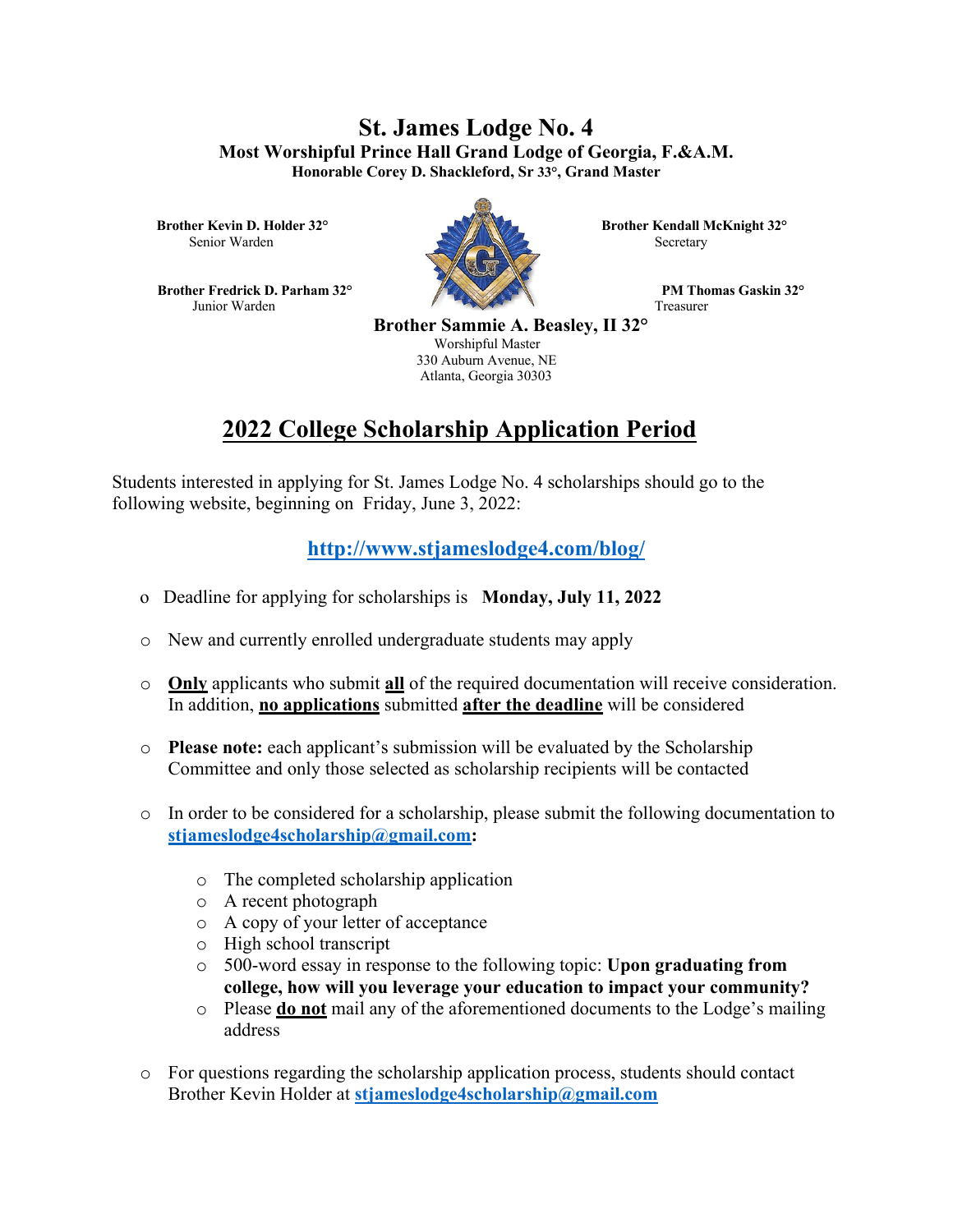

**Must** be submitted no later than

## St. James Lodge # 4 College Scholarship Application<br>Must be submitted no later than Monday, July 11, 2022

**Name of Applicant: Email: Cell Phone: Street Address: City: High School(s) attended: Have you been accepted to college(s) or a vocational school(s) (Y/N): (** $\bullet$ **)** YES ( ) NO **To which college(s) or vocational school(s) have you been accepted?**

4

**What is your intended area of study?**